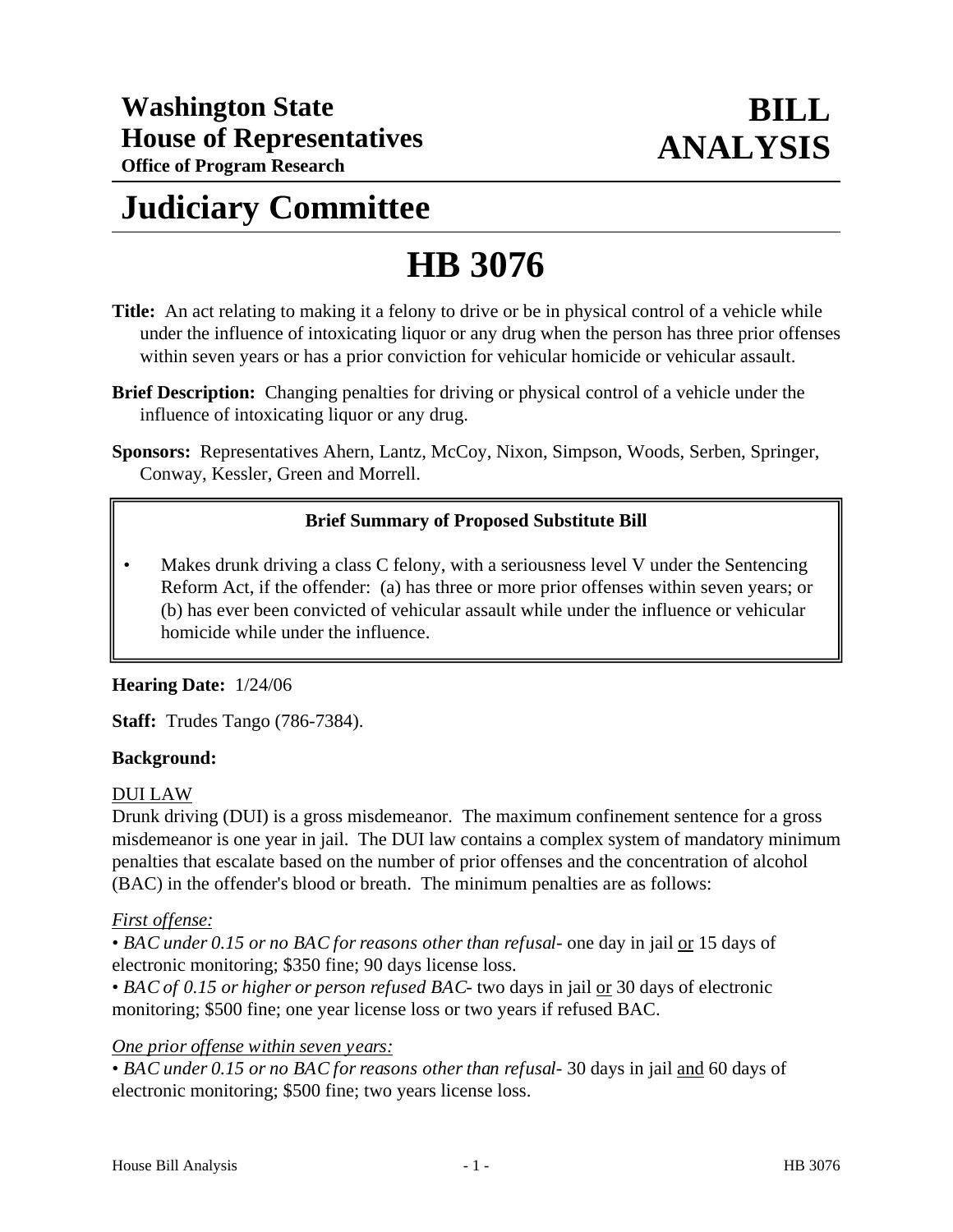• *BAC of 0.15 or more or person refused BAC* - 45 days in jail and 90 days of electronic monitoring; \$750 fine; 900 days license loss or three years if refused BAC.

#### *Two or more prior offenses within seven years:*

• *BAC under 0.15 or no BAC for reasons other than refusal*- 90 days in jail and 120 days of electronic monitoring; \$1000 fine; three years license loss.

• *BAC of 0.15 or more or person refused BAC* - 120 days in jail and 150 days of electronic monitoring; \$1500 fine; 4 years license loss.

A "prior offense" counts to increase an offender's sentence under the DUI laws if the arrest for that offense occurred within seven years of the arrest for the current offense. "Prior offenses" include convictions for: (a) DUI; (b) vehicular homicide and vehicular assault if either was committed while under the influence; (c) negligent driving after having consumed alcohol ("wet neg"), reckless driving, and reckless endangerment if the original charge was DUI; and (d) any equivalent local DUI ordinance or out-of-state law. In addition, a deferred prosecution for DUI or "wet neg" counts as a prior offense even if the charges are dropped after successful completion of the deferred prosecution treatment program.

In addition to serving mandatory jail time, a DUI offender is subject to other sanctions that include alcohol assessment, the mandatory use of an ignition interlock system on any vehicle the offender drives, and probation.

#### FELONY SENTENCING UNDER THE SENTENCING REFORM ACT

An adult who is convicted of a felony is sentenced under the provisions of the Sentencing Reform Act (SRA). The SRA has a sentencing grid in statute that provides a standard sentence range based on the seriousness level of the current offense and the offender's prior criminal history score. Unless the sentencing judge imposes an exceptional sentence upward or downward, the sentencing judge will sentence the offender to a period of confinement within that standard range. However, in no case may a sentence be longer than the maximum allowed by statute for a particular class of felony. For class C felonies, this maximum is five years in prison.

Felonies are "ranked" in the SRA from Level I (low) to Level XVI (high). An offender's criminal history score ranges from 0 to 9+ and is calculated based on numerous factors, including the number of prior felony convictions and the relationship between those prior convictions and the current offense. A few prior non-felony crimes can count toward an offender's score in sentencing for a current felony. "Serious traffic" offenses, which include DUI, are non-felony crimes that count when the current offense is a felony traffic offense. Prior felony traffic offenses, which include vehicular assault and vehicular homicide, count double when the current offense is also a felony traffic offense.

The SRA has "washout" periods that determine how long a prior conviction continues to count toward an offender's score. Class C felonies and serious traffic offenses wash out if the offender has spent five years without committing an offense since the date of his or her release from confinement.

The SRA also has sentencing alternatives for some types of offenders, such as the first-time offender waiver program, drug offender sentencing alternative (DOSA), and work ethic camp.

At the time of sentencing, the court also imposes a term of community custody for certain offenders, including those offenders who have been convicted of an offense categorized as a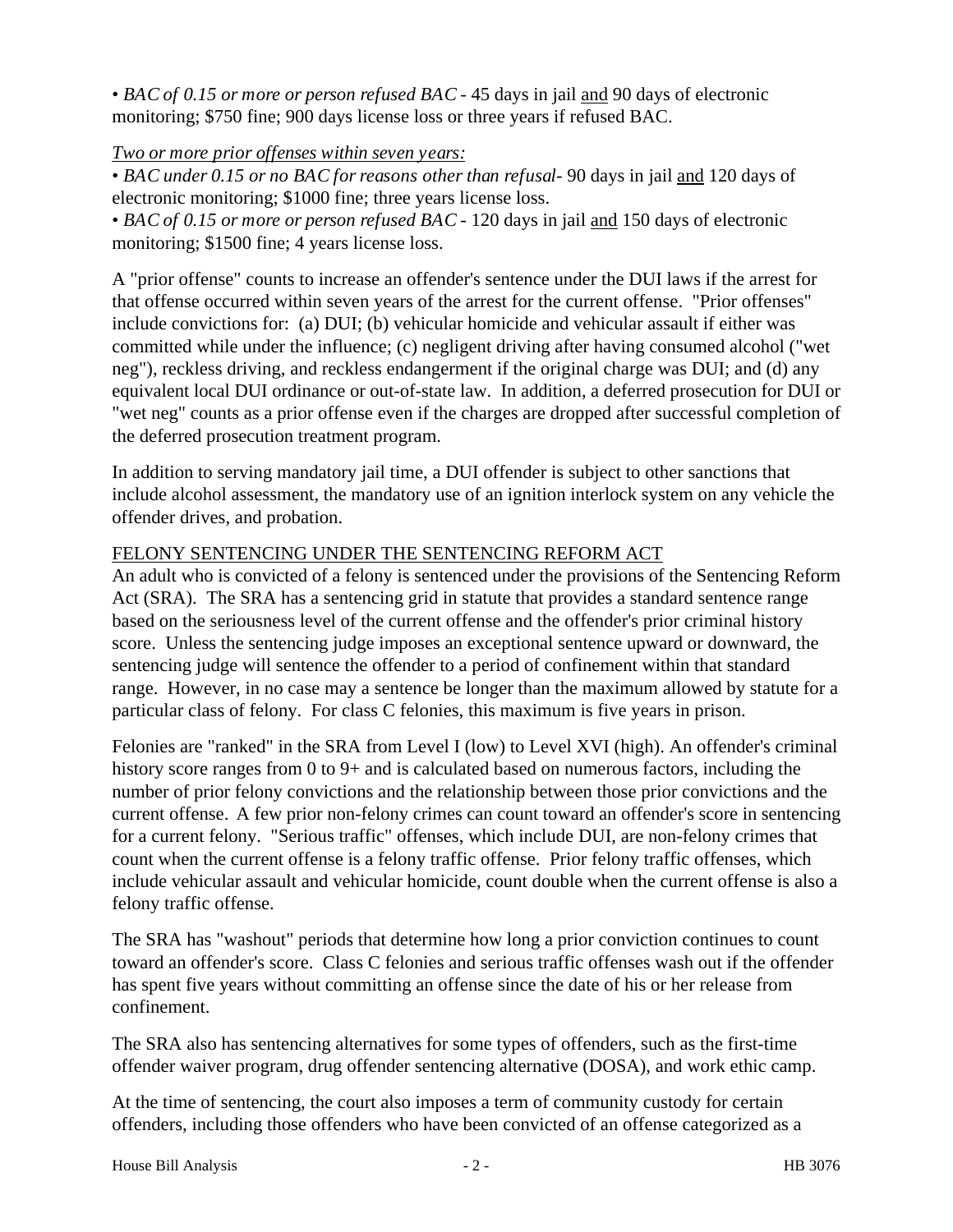"Crime Against Persons." Conditions of community custody and levels of supervision are based on risk. The court has discretion when setting the range of community custody, but generally, the range for a person convicted of a "Crime Against Persons" will be between nine to 18 months.

Under the SRA, an offender may earn an early release of up to fifty percent off a sentence for less serious offenses. For offenses categorized as "Crimes Against Persons" and other serious offenses, an offender may receive earned early release time up to one third off.

#### JUVENILE ADJUDICATIONS

The Juvenile Justice Act governs the disposition (or sentencing) of juvenile offenders. The act contains a disposition grid with presumptive sanctions based on the seriousness of the offense and prior criminal history. Offenses are "categorized" (very much like ranking in the SRA) between Category E (least serious) through Category A+ (most serious). DUI is categorized as a D offense. A juvenile adjudicated of DUI who has no prior criminal history will typically receive local sanctions, meaning the court may impose one or all of the following: 0 - 30 days in confinement in a local juvenile detention facility; 0-12 months of community supervision, 0-150 hours of community restitution, and/or \$0-500 fine. More serious offenders are subject to confinement in the state juvenile facility.

The Juvenile Justice Act provides disposition alternatives that give courts discretion to suspend the juvenile's disposition and impose conditions. Some of those alternatives include the suspended disposition alternative, the chemical dependency disposition alternative, and the mental health disposition alternative.

#### **Summary of Proposed Substitute Bill:**

DUI is a class C felony if the offender: (a) has three or more prior offenses within seven years; or (b) has ever been convicted of vehicular homicide while under the influence of alcohol or drugs or vehicular assault while under the influence of alcohol or drugs.

Felony DUI is a Level V offense. This means a DUI offender with three prior misdemeanor DUIs will receive a presumptive sentence range of 15 - 20 months. A DUI offender with only one prior vehicular assault will have that prior count double, as provided under current SRA rules, and receive a presumptive sentence range of 13 - 17 months.

Felony DUI is categorized as a "Crime Against Persons" under the SRA. This means the offender is eligible for earned early release not to exceed one third of his or her sentence and community custody provisions apply.

An offender is not eligible for the first time offender waiver program, DOSA, or work ethic camp. The court must order the offender to undergo treatment during incarceration. The offender shall be liable for the costs of treatment unless the court finds the offender indigent and no thirdparty insurance is available. The license suspension and ignition interlock provisions under the misdemeanor DUI laws apply.

The provisions under the SRA related to "wash out" periods and vacation of records are amended to include the seven year period in which "prior offenses" under the DUI laws are counted.

Under the Juvenile Justice Act, felony DUI is made a Category B+ offense. This means a juvenile with zero or one prior adjudication will receive a presumptive disposition range of 15 - 36 weeks